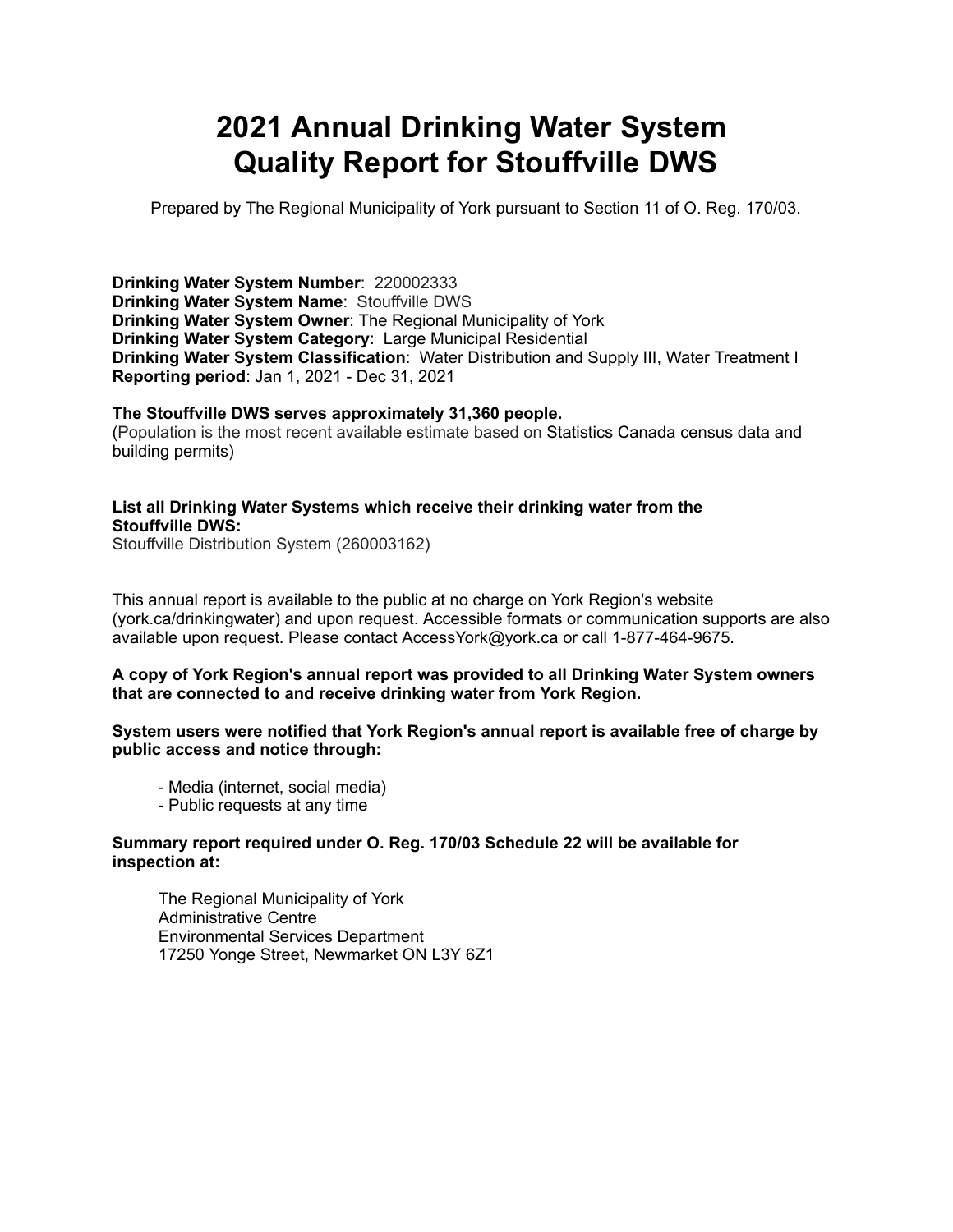### Description of the Stouffville DWS

#### **Introduction**

Stouffville is a community in the Town of Whitchurch-Stouffville. Local groundwater is naturally high in minerals, and blends with Lake Ontario water from the York DWS. York Region operates the water supply, while the Town maintains water quality and distributes it to users. The Province governs York Region's operations with Acts and Regulations, a Permit to Take Water, a Municipal Drinking Water License and an operating Permit. Lake Ontario water is purchased with supply agreements.

#### **Raw water source**

**Groundwater** 

#### **Profile of water in distribution system**

Blended - Lake and Groundwater

#### **Water treatment description**

Stouffville DWS includes five wells, three storage facilities, and four booster pumping stations (one booster station borders with York DWS). Chlorine provides disinfection and maintains a secondary residual. Chloramines from the York DWS are converted to free chlorine. Sodium silicate is added to sequester naturally occurring iron and manganese. Storage facilities hold treated water and help booster stations maintain pressure. Operators test the water and inspect the process. Online analyzers continuously monitor the facilities. When analyzers detect a significant process or water quality issue, the system automatically pauses operation until an operator takes action.

#### **List of water treatment chemicals used in this system**

Chlorine (gas and sodium hypochlorite); Sodium silicate

#### **Brief description and breakdown of monetary expenses incurred**

\$903,397 for treatment facility upgrades, elevated tank upgrades, well rehabilitation and maintenance, general maintenance and repairs.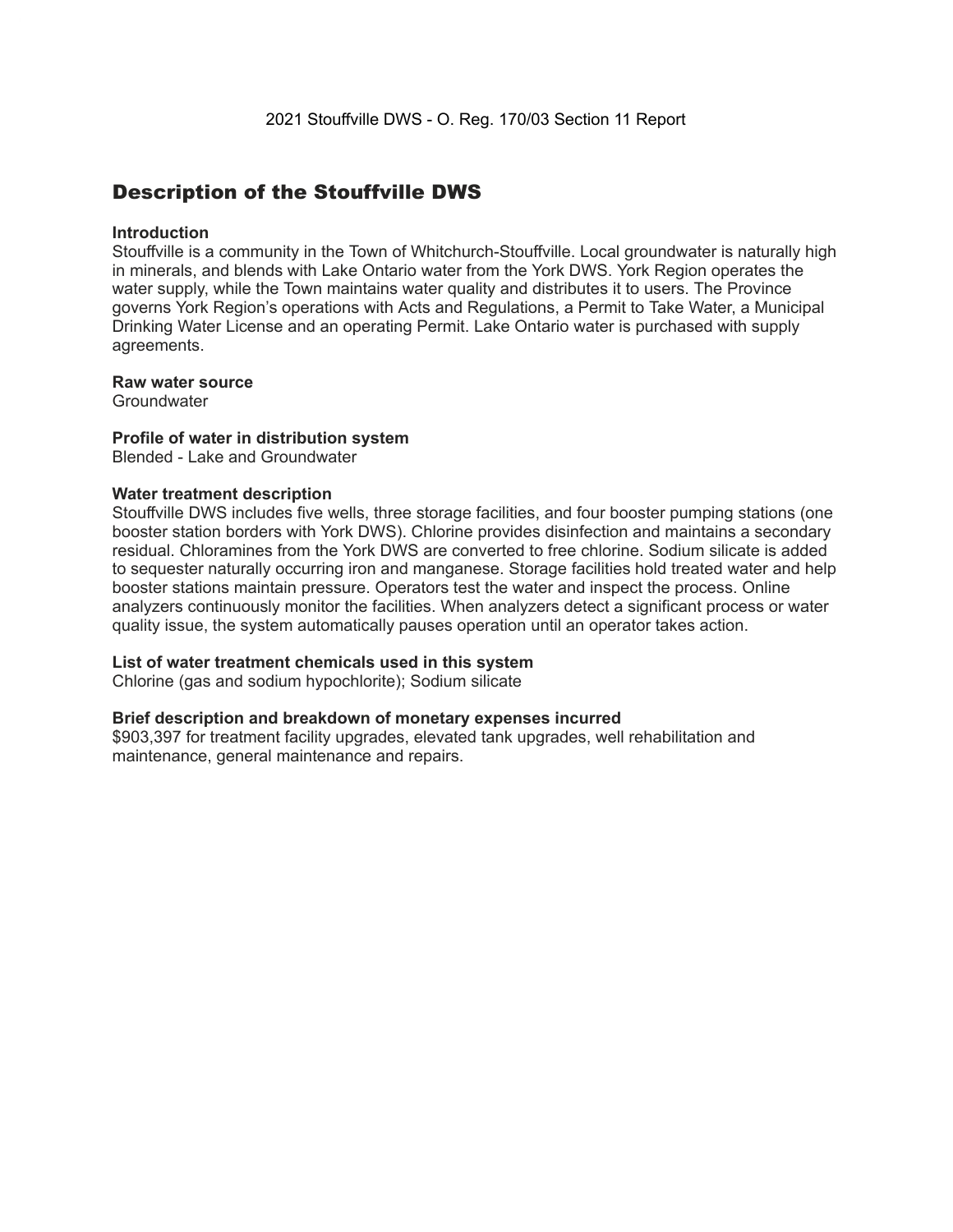### **Notices submitted under Section 18(1) of the** *Safe Drinking Water*  *Act* **or Section 16-4 of O. Reg. 170/03 and reported to MECP Spills Action Centre**

| <b>Adverse</b><br><b>Parameter</b> | <b>Incident</b><br><b>Date</b> | <b>Result</b> | <b>Adverse Test Corrective Action</b>      | <b>Corrective</b><br><b>Action Date</b> |
|------------------------------------|--------------------------------|---------------|--------------------------------------------|-----------------------------------------|
| Sodium                             | Apr 7, 2021                    | $26.3$ mg/L   | Operator attended site.<br>Resample taken. | Apr 12, 2021                            |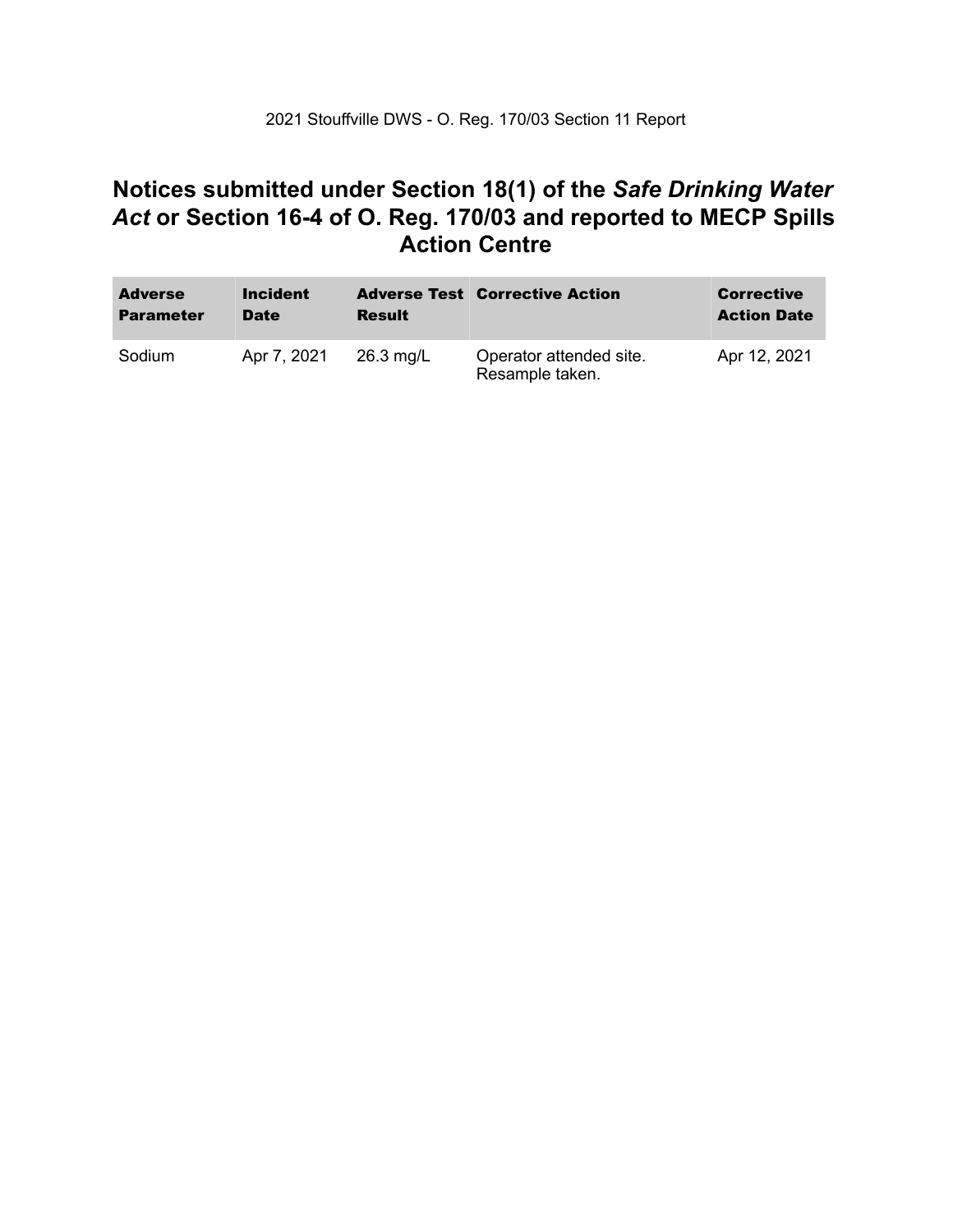2021 Stouffville DWS - O. Reg. 170/03 Section 11 Report

### Microbiological testing completed under Schedule 10 of O. Reg. 170/03

For additional distribution samples collected under Schedule 10, refer to the local municipality.

| <b>Test Parameter</b>        | <b>Sample Source</b> | <b>Count of Samples</b> | <b>Count of Presence</b> |
|------------------------------|----------------------|-------------------------|--------------------------|
| E. Coli                      | Raw                  | 254                     | 0                        |
|                              | Treated              | 150                     | 0                        |
| Heterotrophic Plate<br>Count | Treated              | 150                     | 21                       |
| <b>Total Coliforms</b>       | Raw                  | 254                     | $\Omega$                 |
|                              | Treated              | 150                     | 0                        |

## Operational testing completed under Schedule 7 of O. Reg. 170/03 during this reporting period

| <b>Test Parameter</b> | <b>Test Unit</b> | No. of<br>Samples <sup>1</sup> | <b>Average</b> | <b>Minimum</b> | <b>Maximum</b> |
|-----------------------|------------------|--------------------------------|----------------|----------------|----------------|
| Free Chlorine         | mg/L             | 8,760                          | 1.57           | 0.00           | 3.92           |
| Turbidity (Treated)   | NTU.             | 8,760                          | 0.05           | 0.02           | 5.00           |

<sup>1</sup> 8,760 is used as the number of samples for continuous analyzers.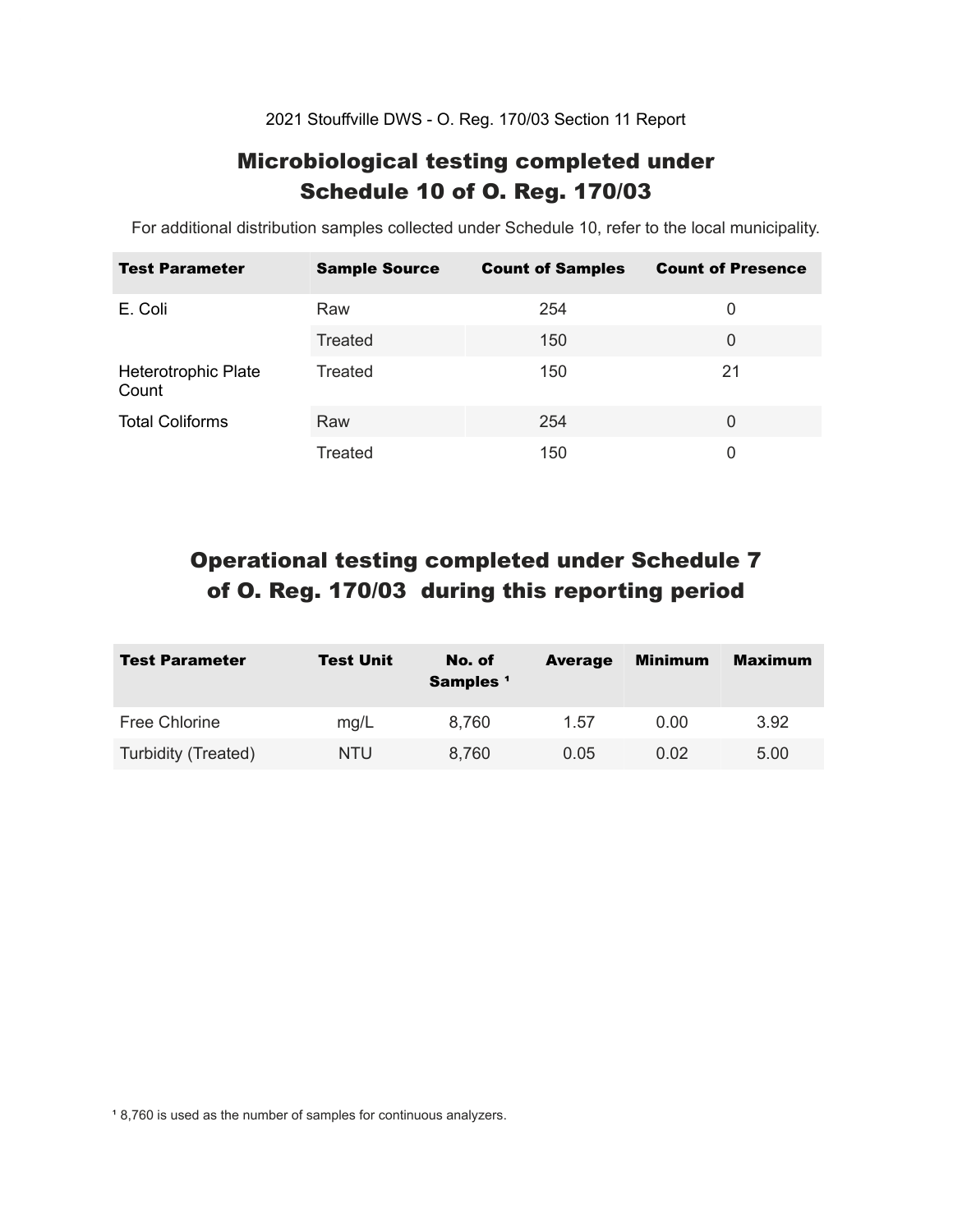## Summary of testing pursuant to Schedule 13 of O. Reg. 170/03 and sampling carried out in accordance with the requirement of an approval, order or other legal instrument

 Values with a less than sign ("<") indicate that the test result is below the method detection limit from the accredited laboratory (i.e. non-detect). Average results include values which were returned as non-detect (i.e. the "<" is omitted) and are rounded to three decimals. For a complete set of results, see the open dataset available at york.ca/drinkingwater.

| Test Parameter <sup>23</sup>     | <b>Test Unit</b> | No. of<br>Samples <sup>1</sup> | <b>Average</b> | <b>Minimum</b> | <b>Maximum</b> |
|----------------------------------|------------------|--------------------------------|----------------|----------------|----------------|
| Fluoride                         | mg/L             | 35                             | 0.106          | < 0.05         | 0.20           |
| Haloacetic Acids                 | ug/L             | 12                             | 8.333          | < 8            | 12             |
| <b>Nitrate</b>                   | mg/L             | 35                             | 0.796          | < 0.50         | 2.24           |
| <b>Nitrite</b>                   | mg/L             | 35                             | 0.050          | < 0.05         | < 0.05         |
| N-Nitrosodimethylamine<br>(NDMA) | ug/L             | 3                              | 0.001          | < 0.0009       | < 0.0009       |
| Sodium                           | mg/L             | 6                              | 43.888         | 25.90          | 74.70          |
| Trihalomethanes                  | ug/L             | 15                             | 15.580         | < 0.50         | 34.40          |

 \*Lead testing under Schedule 15.1 is conducted by the local municipality - refer to local municipality reports for results. York Region occasionally collects samples tested for lead for non-regulatory research purposes.

<sup>1</sup>8,760 is used as the number of samples for continuous analyzers.

 $\mathrm{^2}$  The Average for Haloacetic Acids and Trihalomethanes is calculated as the running annual average of quarterly results in accordance with O. Reg 170/03. The Minimum and Maximum values reflect individual test results.

<sup>3</sup> Where sampling for 'N-Nitrosodimethylamine (NDMA)' is required, locations were selected to represent the farthest points in the distribution system. For York DWS and sub-systems, representative sample locations were selected from across the interconnected sub-systems, therefore not all sub-systems were chosen for NDMA sampling.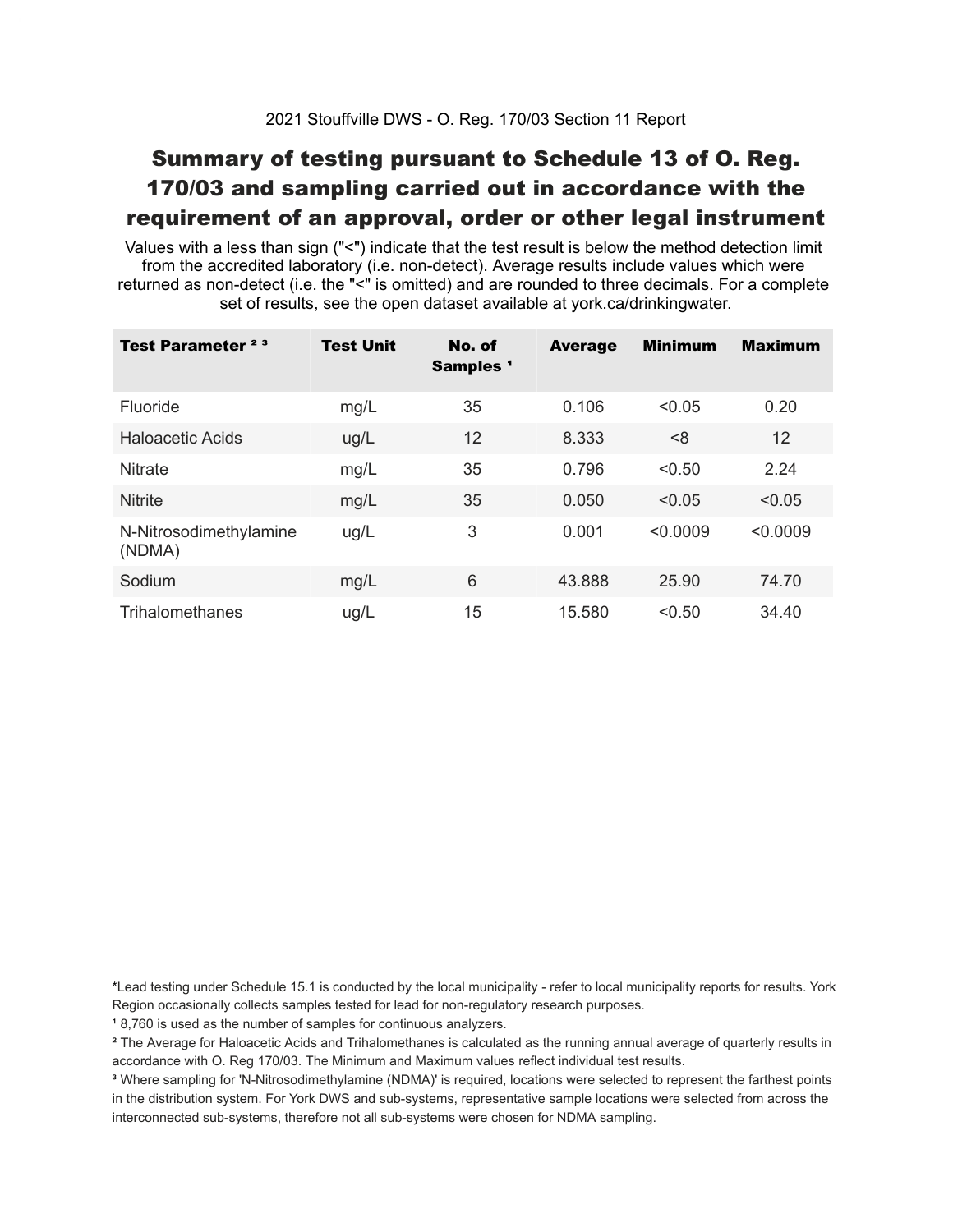### Organic and inorganic parameter(s), from Schedule 23 and 24, that exceeded half the standard prescribed in Schedule 2 of O. Reg. 169/03 Ontario Drinking Water Quality Standards

 Intentionally blank. There were no applicable test results. Not Applicable

### Summary of inorganic parameters tested pursuant to Schedule 23 of O. Reg. 170/03

 Values with a less than sign ("<") indicate that the test result is below the method detection limit from the accredited laboratory (i.e. non-detect). Average results include values which were returned as non-detect and are rounded to four decimals. For a complete set of results, see the open dataset available at york.ca/drinkingwater.

| Test Parameter | <b>Test Unit</b> | No. of<br><b>Samples</b> | <b>Average</b> | <b>Minimum</b> | <b>Maximum</b> | <b>ODWS</b><br>Limit |
|----------------|------------------|--------------------------|----------------|----------------|----------------|----------------------|
| Antimony       | mg/L             | 5                        | 0.0005         | < 0.0005       | < 0.0005       | 0.0060               |
| Arsenic        | mg/L             | 5                        | 0.0005         | < 0.0005       | < 0.0005       | 0.01                 |
| <b>Barium</b>  | mg/L             | 5                        | 0.1112         | 0.0881         | 0.1340         | 1                    |
| <b>Boron</b>   | mg/L             | 5                        | 0.0271         | 0.0131         | 0.0505         | 5                    |
| Cadmium        | mg/L             | 5                        | 0.0005         | < 0.0005       | < 0.0005       | 0.0050               |
| Chromium       | mg/L             | 5                        | 0.0005         | < 0.0005       | < 0.0005       | 0.05                 |
| Mercury        | ug/L             | 5                        | 0.0500         | < 0.05         | < 0.05         | 1                    |
| Selenium       | mg/L             | 5                        | 0.0005         | < 0.0005       | < 0.0005       | 0.05                 |
| Uranium        | mg/L             | 5                        | 0.0016         | < 0.0005       | 0.0025         | 0.02                 |